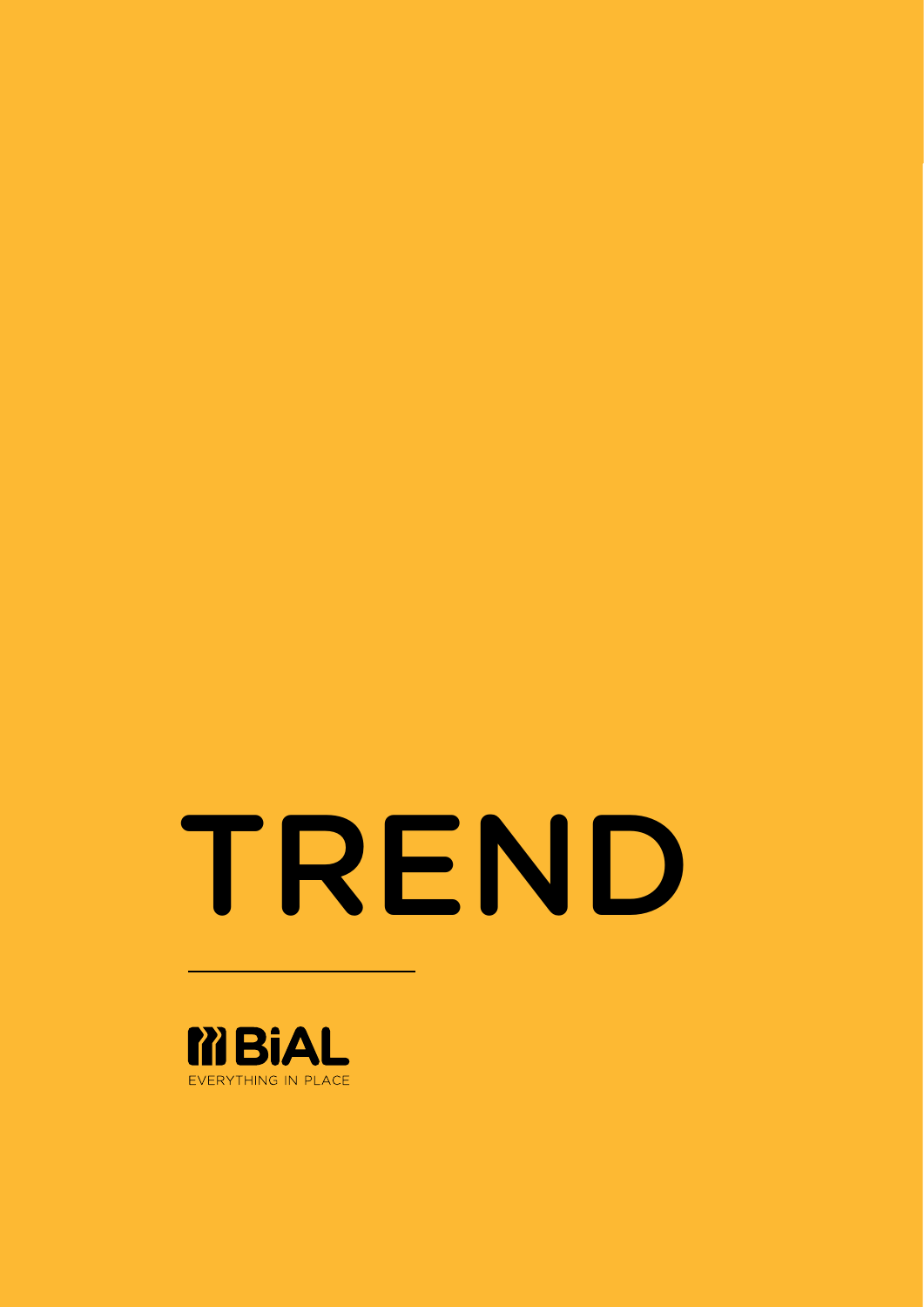# TUBE RADIATOR ALTA







Available in all BIAL colours





BIAL design valves Electric heater with 2-hour drying function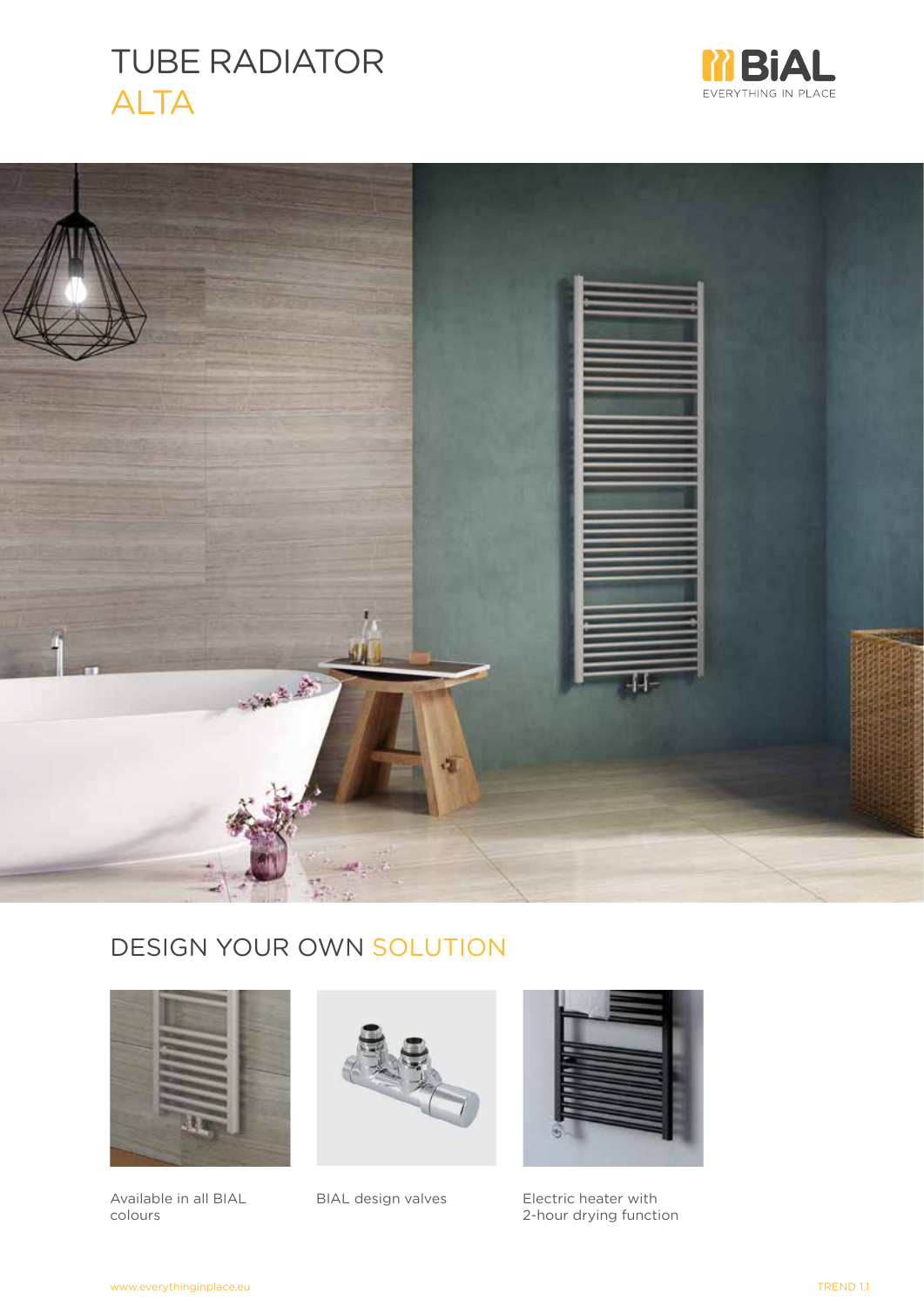



**CENTEED** (Fe)

#### ORDER GENERATOR TUBE RADIATOR **31 XXX YYYY ZZ**





#### ORDER GENERATOR ELECTRIC HEATER **26 XXX YYYY ZZ**

| typ ILS<br>230V, 50Hz,<br>IPX5, class II | typ ELS<br>230V, 50Hz,<br>IPX5, class I | YYYY<br>Watt $\mathbf Q$ | 0400<br>400 | 0600<br>600 | 0800<br>800 | 1000<br>1000 |
|------------------------------------------|-----------------------------------------|--------------------------|-------------|-------------|-------------|--------------|
| 26 005 YYYY ZZ                           | 26 006 YYYY ZZ                          | ZZ                       | 01          | 05          | 06          |              |
|                                          | 办                                       |                          | white       | chrome      | black       |              |

**<sup>G</sup>UARANTE<sup>E</sup>**

#### **ORDER GENERATOR VALVE 28 YOU CONTROLLER AND ALL CONTROLLER CONTROLLER AND LOCAL CONTROLLER CONTROLLER CONTROLLER**



28 006 001 ZZ

white chrome



28 005 001 ZZ 28 003 001 ZZ 28 004 001 ZZ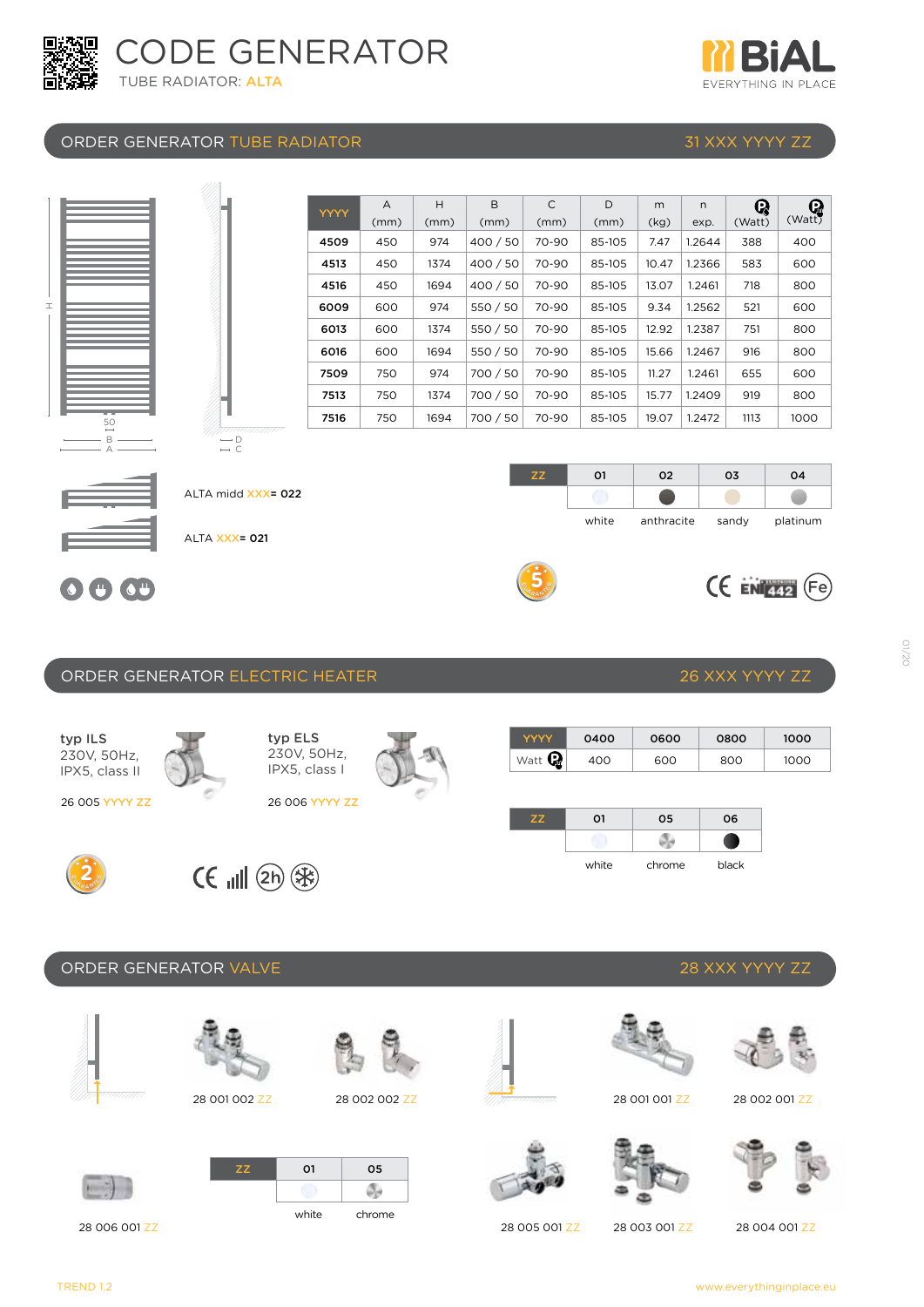# TUBE RADIATOR **SORA**









Oval design Available in all BIAL colours



Electric heater with 2-hour drying function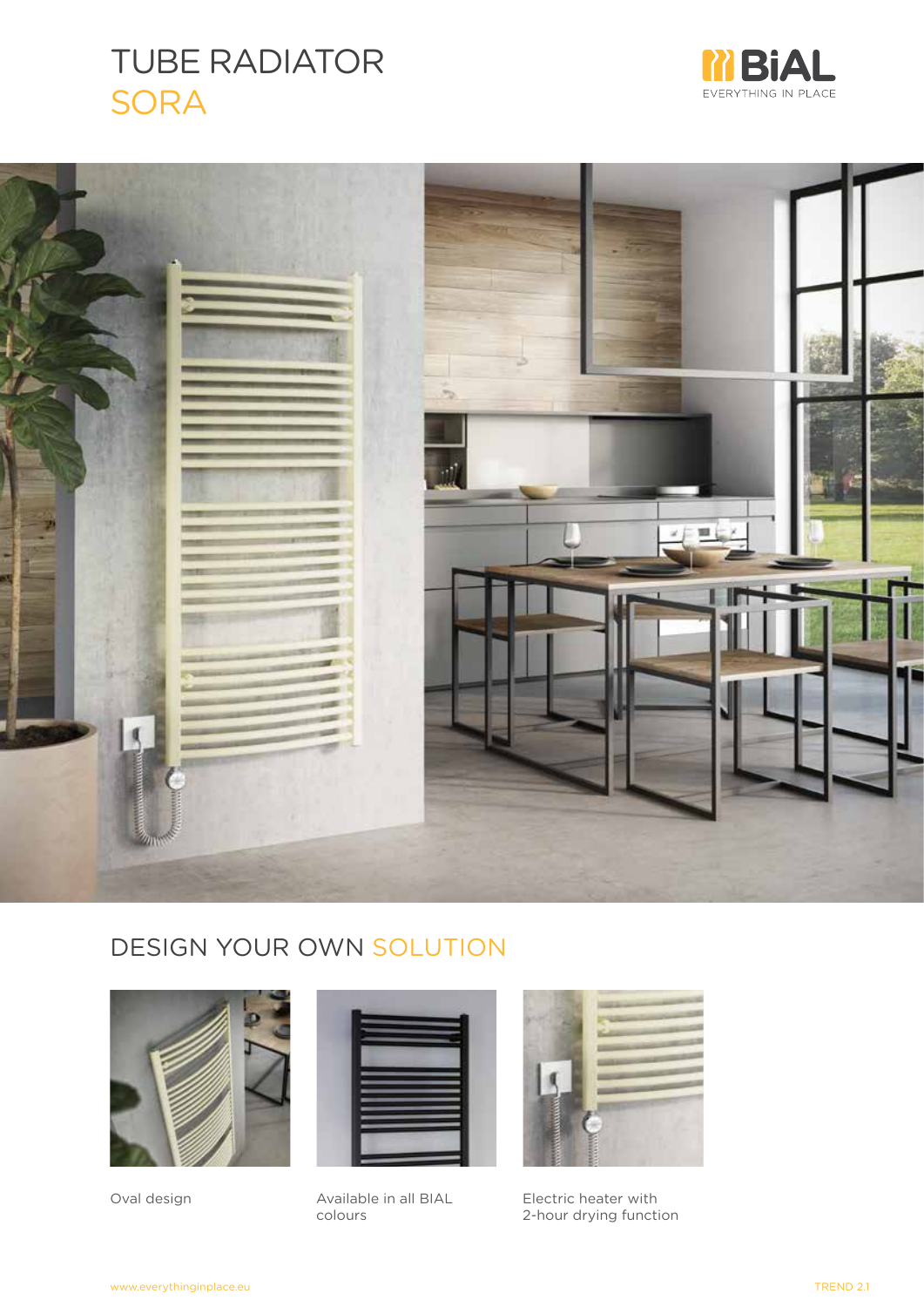







| O1    | 05     | 06    |
|-------|--------|-------|
|       |        |       |
| white | chrome | black |

**ORDER GENERATOR VALVE 28 YOU CONTROLLER AND CONTROLLER CONTROLLER CONTROLLER CONTROLLER CONTROLLER CONTROLLER** 28 001 002 ZZ 28 001 001 ZZ 50 28 002 002 ZZ28 002 001 ZZ Ĭ ZZ 01 05  $\sigma_{\rm c}$ 



**EVERYTHING IN PLACE** 



H

TREND 2.2

28 006 001 ZZ

IPX5, class II

**<sup>G</sup>UARANTE<sup>E</sup>**

26 005 YYYY ZZ 26 006 YYYY ZZ

 $\circledast$  ( $\circledast$   $\mathbb{I}$   $\mathbb{I}$ 

IPX5, class I

white chrome

















28 005 001 ZZ 28 003 001 ZZ 28 004 001 ZZ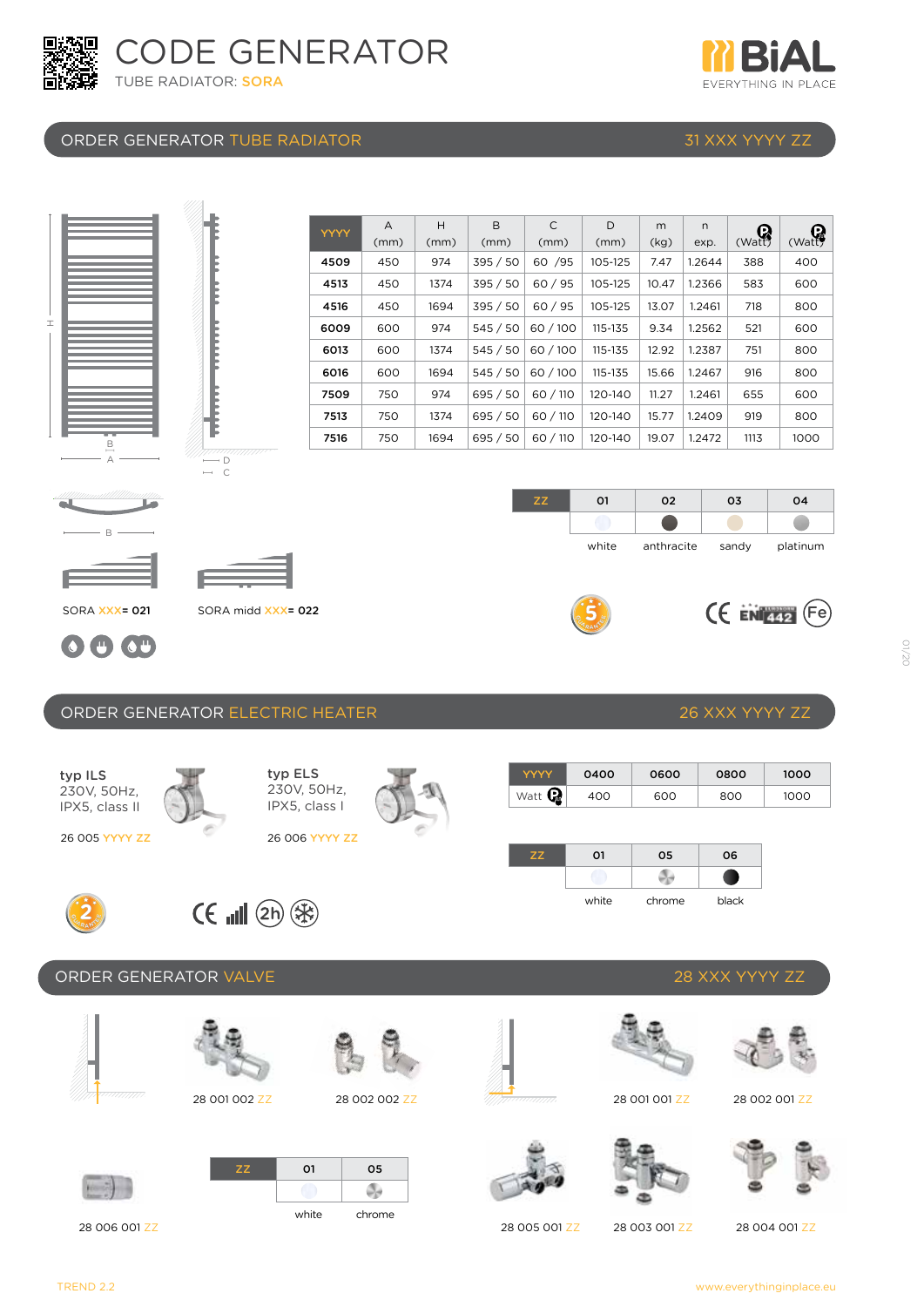# DESIGN RADIATOR A100





#### DESIGN YOUR OWN SOLUTION



Available in all BIAL colours





BIAL design valves Electric heater with 2-hour drying function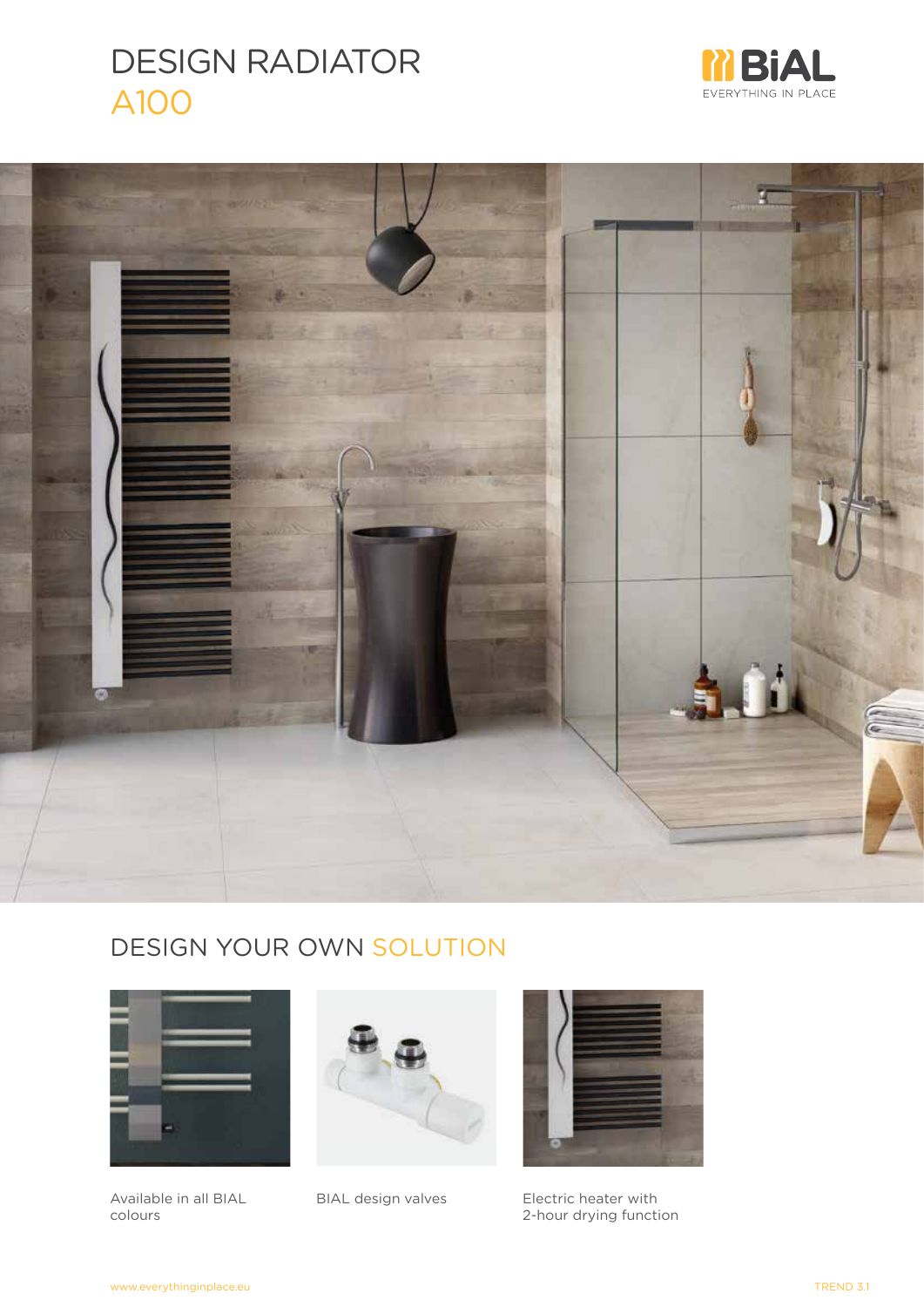







**<sup>G</sup>UARANTE<sup>E</sup>**

white anthracite sandy platinum

| <b>YYYY</b> | А    | H    | H1   | B    | ◡         | D          | m     | n      | Q      | G      |
|-------------|------|------|------|------|-----------|------------|-------|--------|--------|--------|
|             | (mm) | (mm) | (mm) | (mm) | (mm)      | (mm)       | (kg)  | exp.   | (Watt) | (Watt) |
| 5313        | 550  | 1374 | 1407 | 50   | 48/68     | 80/100     | 17.44 | 1.2836 | 614    | 600    |
| 5316        | 550  | 1694 | 1730 | 50   | 48/<br>68 | 100<br>80, | 20.67 | .2969  | 793    | 800    |

 $C \epsilon$  ENI $442$  $(Fe)$ 

chrome

#### ORDER GENERATOR ELECTRIC HEATER 26 XXX 26 XXX



| I ORDER GENERATOR VALVE |  |
|-------------------------|--|
|-------------------------|--|



 $\circ$ 

 $\overline{\phantom{0}}$  B

Ű.





white chrome

ZZ 01 05



28 001 002 ZZ 28 001 001 ZZ B 28 002 002 ZZ

 $\sigma_{\rm c}$ 









28 002 001 ZZ













28 XXX YYYY ZZ









www.everythinginplace.eu

01/20

28 006 001 ZZ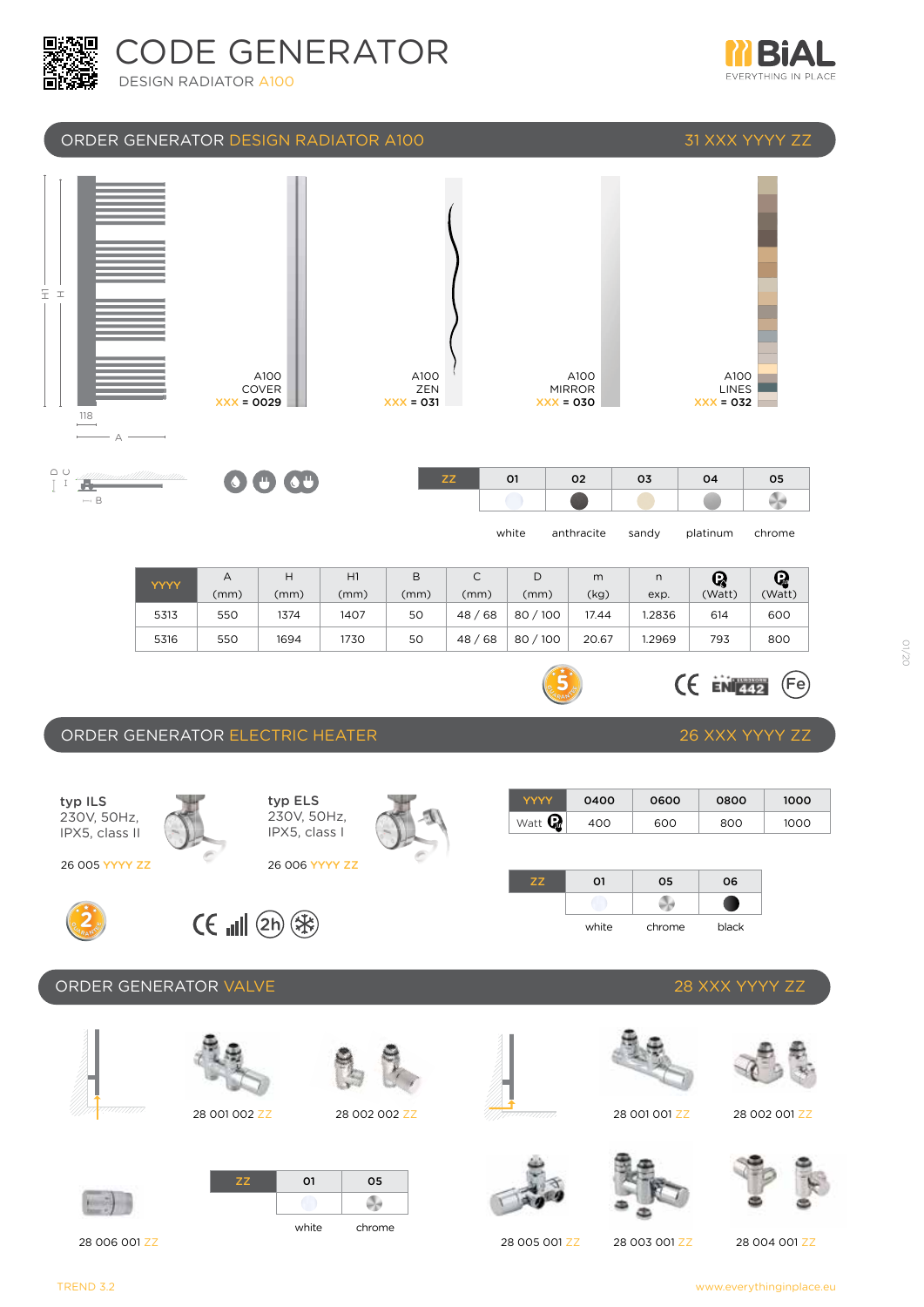







Available in all BIAL colours





BIAL design valves BIAL design cover masks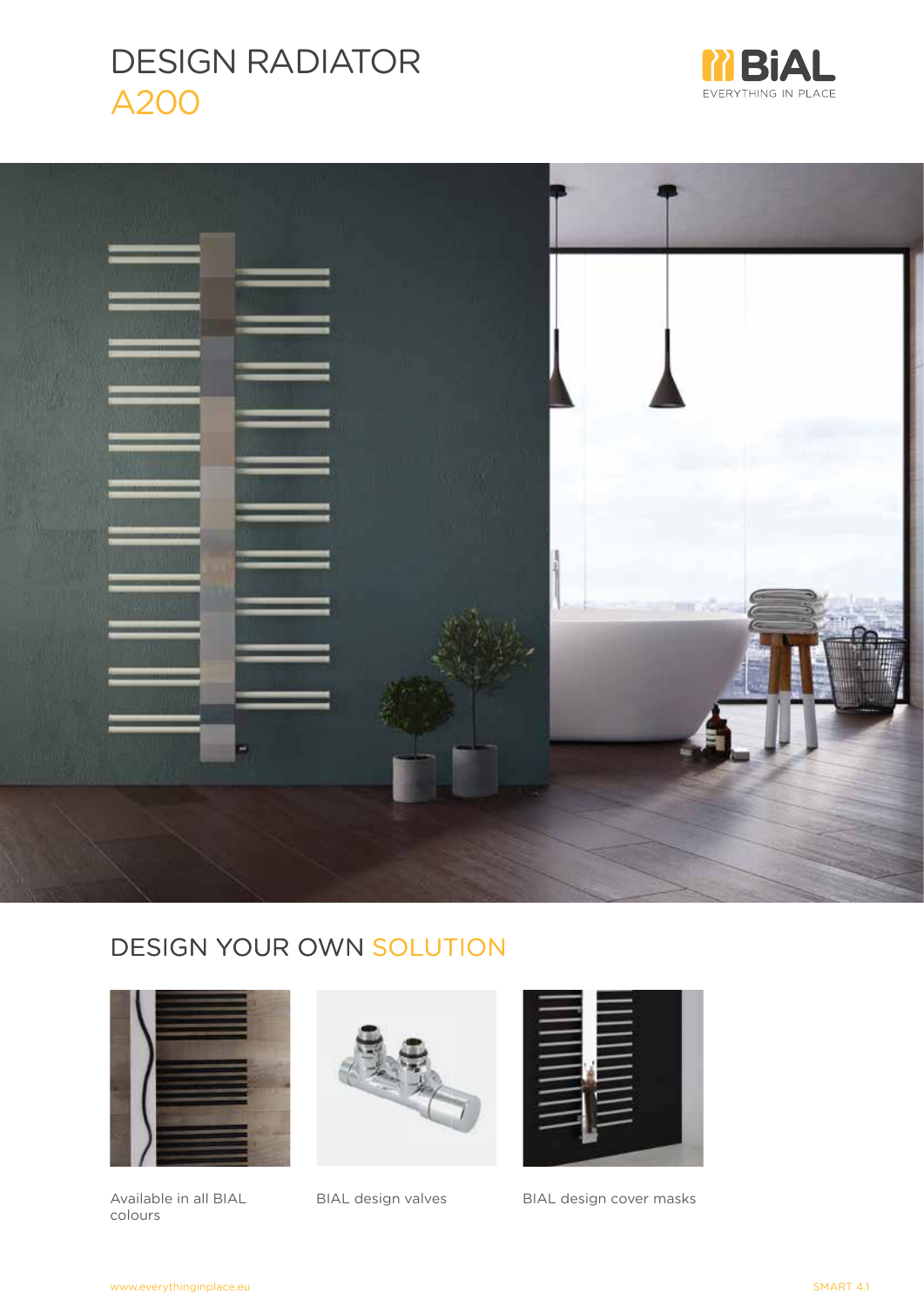



#### ORDER GENERATOR DESIGN RADIATOR A200 31 XXX YYYY ZZ





 $\bullet$ 

| ZZ | 01    | 02         | 03    | 04       |
|----|-------|------------|-------|----------|
|    |       |            |       |          |
|    | white | anthracite | sandy | platinum |

| <b>YYYY</b> | A    | Н    | H1   | B    | ◡     | D      | m     | Q      |
|-------------|------|------|------|------|-------|--------|-------|--------|
|             | (mm) | (mm) | (mm) | (mm) | (mm)  | (mm)   | (kg)  | (Watt) |
| 7513        | 750  | 1374 | 1485 | 50   | 48-68 | 80-100 | 18.27 | 625    |
| 7516        | 750  | 1694 | 1810 | 50   | 48-68 | 80-100 | 22.23 | 770    |

H

28 002 002 ZZ

 $\overline{c}$ 

white chrome

ZZ 01 05

**<sup>G</sup>UARANTE<sup>E</sup>**

**ORDER GENERATOR VALVE** 28 XXX YYYY ZZ









**CENTEER** (Fe)





























28 006 001 ZZ

Horsch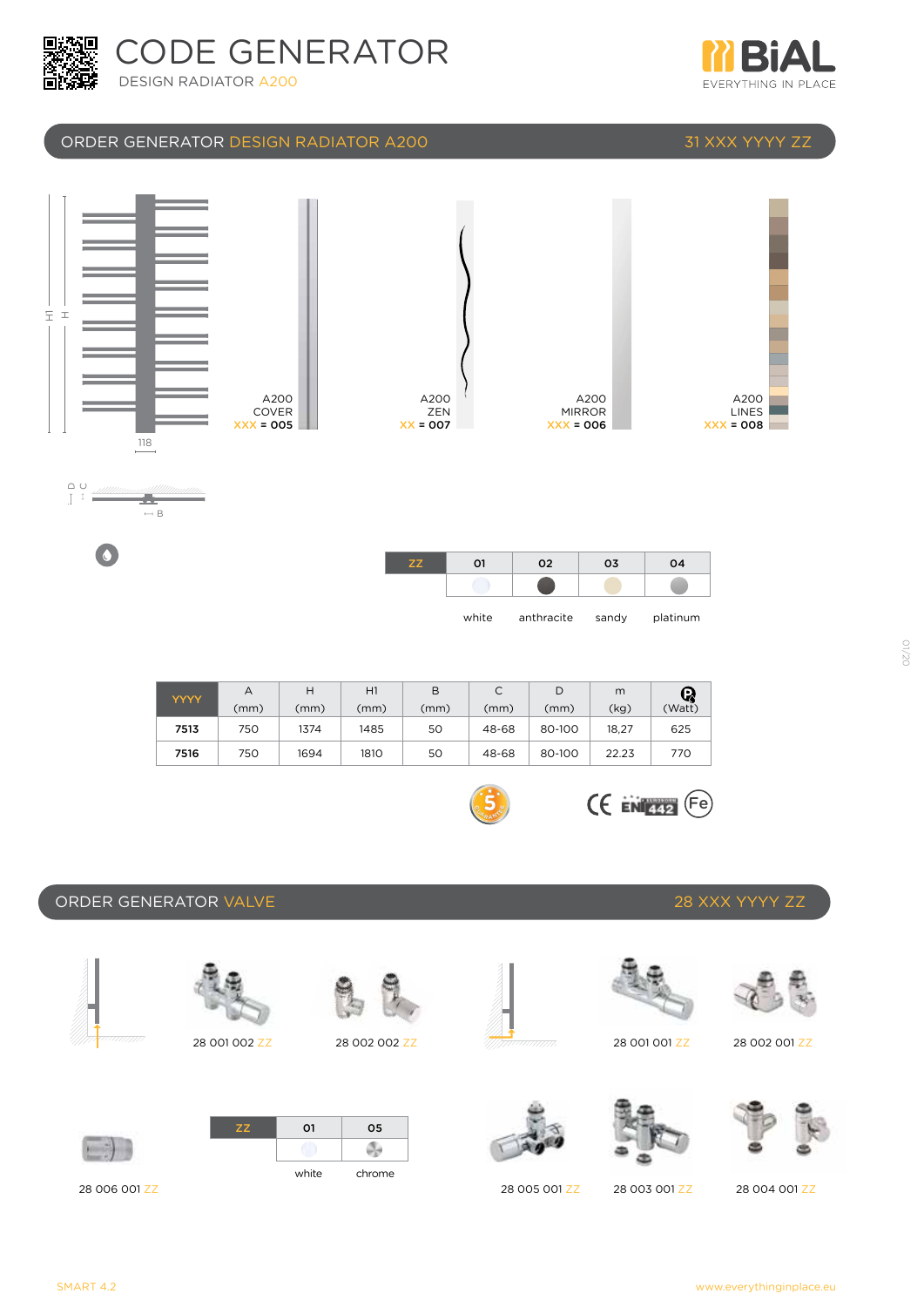# DESIGN RADIATOR A300





## DESIGN YOUR OWN SOLUTION



Available in all BIAL colours



BIAL design thermostatic heads



BIAL design cover masks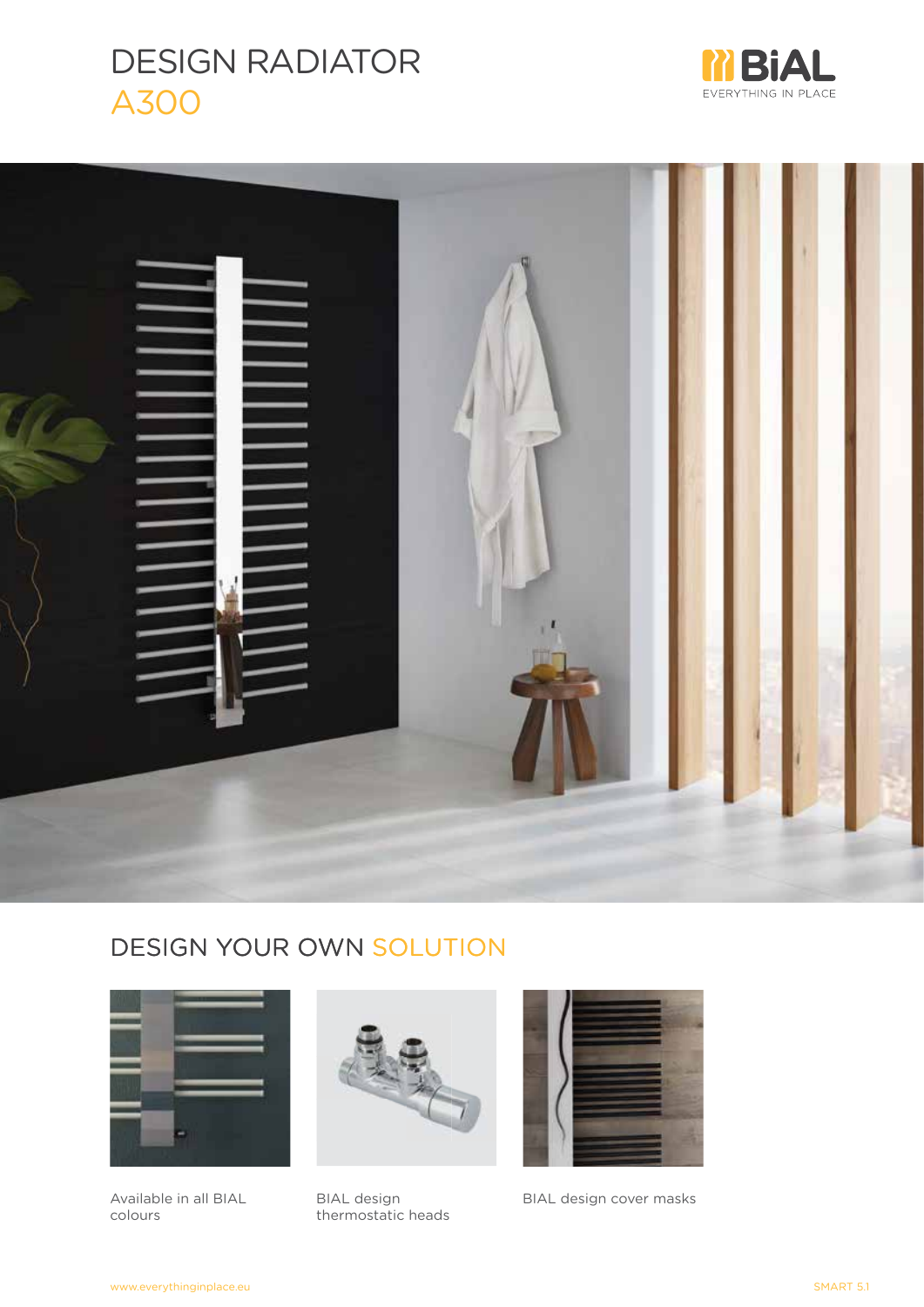



#### ORDER GENERATOR DESIGN RADIATOR A300 31 XXX YYYY ZZ





 $\bullet$ 

| ΖZ | 01    | 02         | 03    | 04       |  |
|----|-------|------------|-------|----------|--|
|    |       |            |       |          |  |
|    | white | anthracite | sandy | platinum |  |

| <b>YYYY</b> | A<br>(mm) | (mm) | H1<br>(mm) | B<br>(mm) | J<br>(mm) | D<br>(mm) | m<br>(kg) | Q<br>(Watt) |
|-------------|-----------|------|------------|-----------|-----------|-----------|-----------|-------------|
| 7513        | 750       | 1374 | 1485       | 50        | 48-68     | 80-100    | 17.34     | 646         |
| 7516        | 750       | 1694 | 1810       | 50        | 48-68     | 80-100    | 20,27     | 801         |

28 002 002 ZZ

 $\overline{c}$ 

white chrome

ZZ 01 05

 $\overline{\mathbf{5}}$ 







































28 006 001 ZZ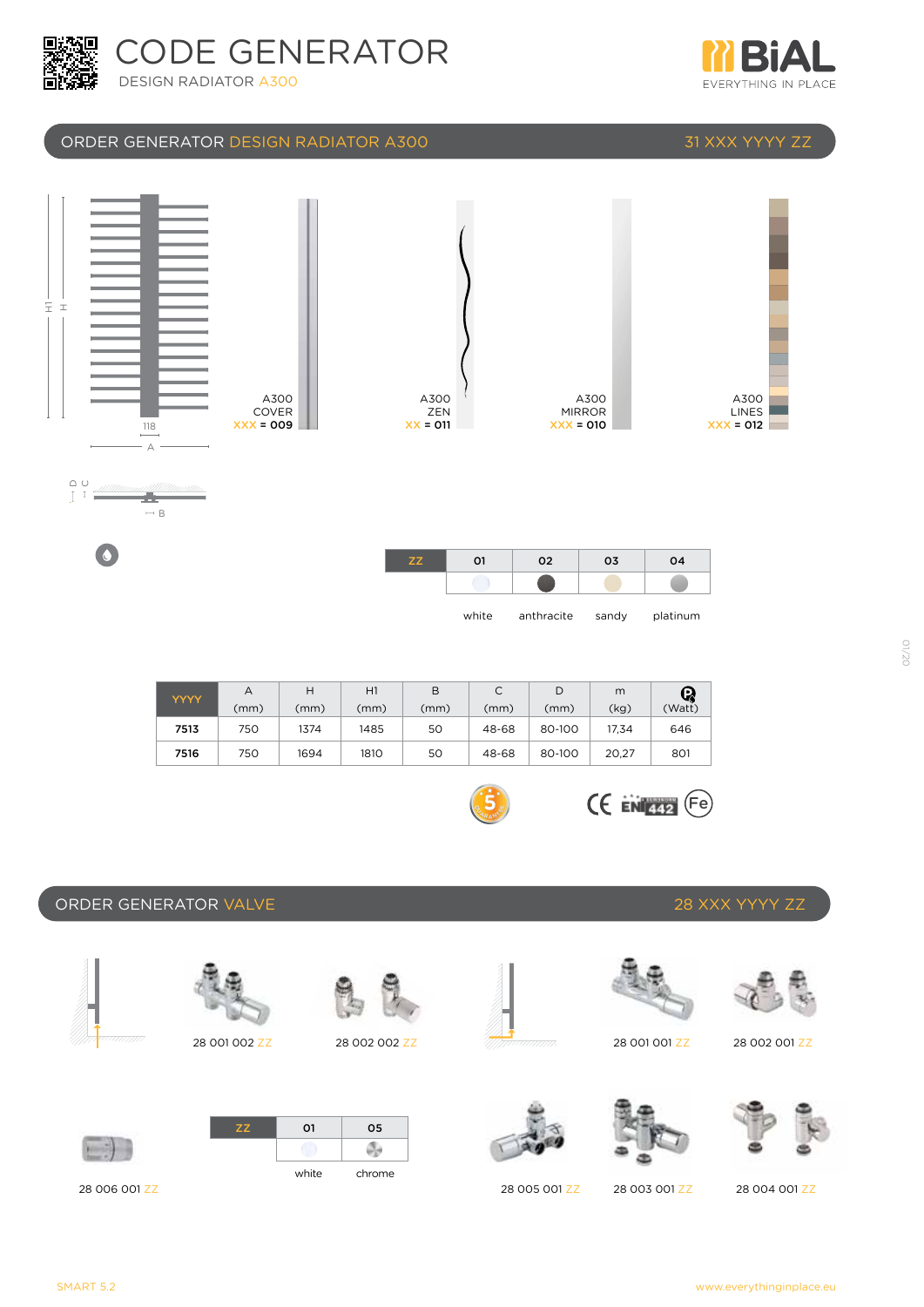# DESIGN RADIATOR OVAL







Available in all BIAL colours



BIAL design thermostatic heads



BIAL design cover masks